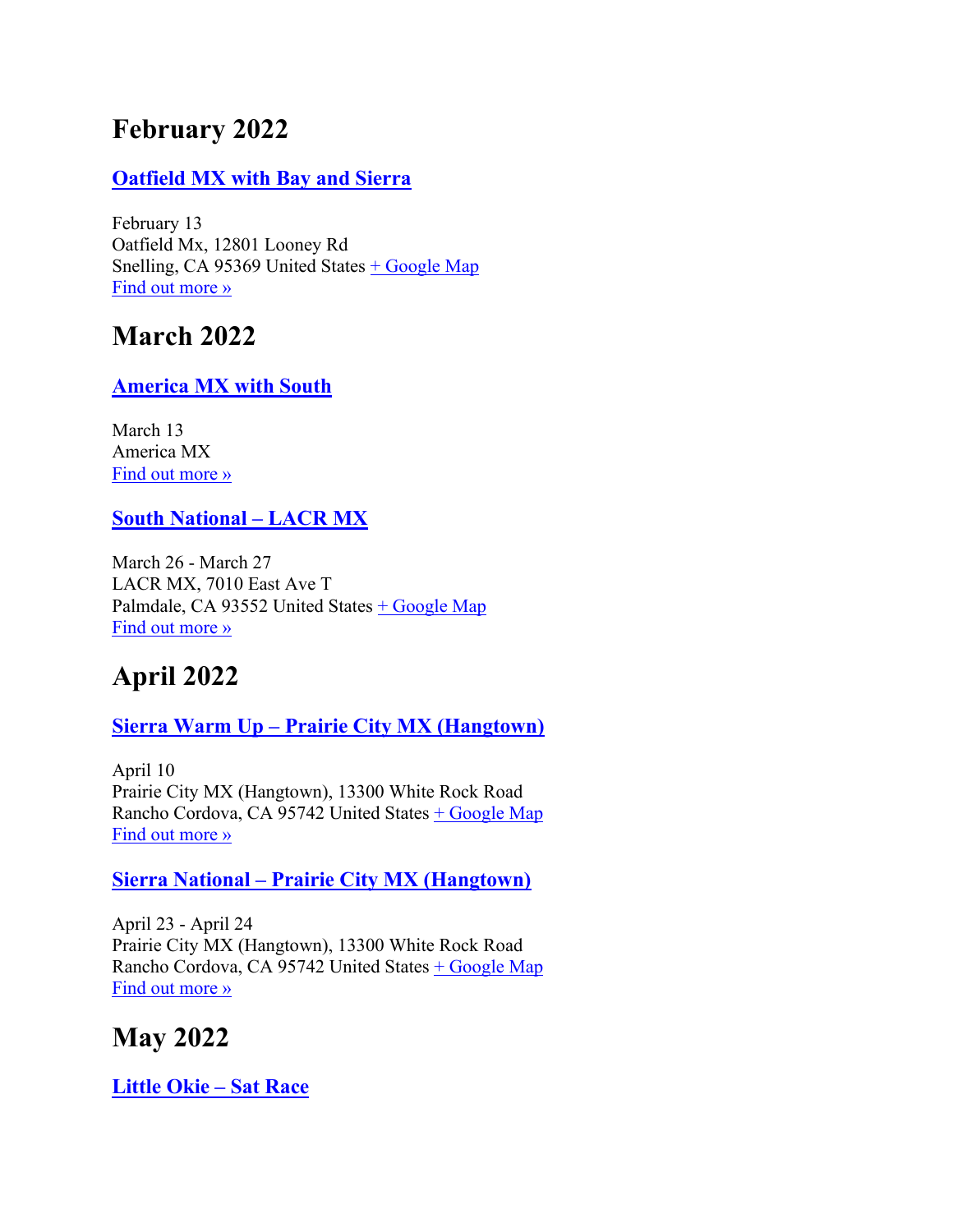May 7 Little Okie, 13821 Rd 29 1/4 Madera, CA 93638 United States [+ Google Map](https://maps.google.com/maps?f=q&source=s_q&hl=en&geocode=&q=13821+Rd+29+1%2F4+Madera+CA+93638+United+States) [Find out](https://valleyothg.com/event/little-okie-sat-race/) more »

#### **[Reno National –](https://valleyothg.com/event/reno-national-tbd/) TBD**

May 28 - May 29 TBD United States  $+$  Google Map [Find out more »](https://valleyothg.com/event/reno-national-tbd/)

## **June 2022**

### **DT1 MX Park – [All Clubs Invited](https://valleyothg.com/event/dt1-mx-park-all-clubs-invited/)**

June 12 DT1 MX Park, 2300 w. Paige Ave Tulare, CA 93274 United States [+ Google Map](https://maps.google.com/maps?f=q&source=s_q&hl=en&geocode=&q=2300+w.+Paige+Ave+Tulare+CA+93274+United+States) [Find out more »](https://valleyothg.com/event/dt1-mx-park-all-clubs-invited/)

## **July 2022**

### **[Kern County Raceway \(KCRP\)](https://valleyothg.com/event/kern-county-raceway-kcrp/)**

July 24 Kern County Raceway, 13500 Raceway Blvd Bakersfield, CA 93311 United States [+ Google Map](https://maps.google.com/maps?f=q&source=s_q&hl=en&geocode=&q=13500+Raceway+Blvd+Bakersfield+CA+93311+United+States) [Find out more »](https://valleyothg.com/event/kern-county-raceway-kcrp/)

## **August 2022**

### **[DT1 MX Park](https://valleyothg.com/event/dt1-mx-park-5/)**

August 7 DT1 MX Park, 2300 w. Paige Ave Tulare, CA 93274 United States  $\pm$  Google Map [Find out more »](https://valleyothg.com/event/dt1-mx-park-5/)

### **Bay Warm Up – [Hollister Hills OHV](https://valleyothg.com/event/bay-warm-up-hollister-hills-ohv/)**

August 21 Hollister Hills Hollister Hills, CA United States [+ Google Map](https://maps.google.com/maps?f=q&source=s_q&hl=en&geocode=&q=Hollister+Hills++CA+United+States) [Find out more »](https://valleyothg.com/event/bay-warm-up-hollister-hills-ohv/)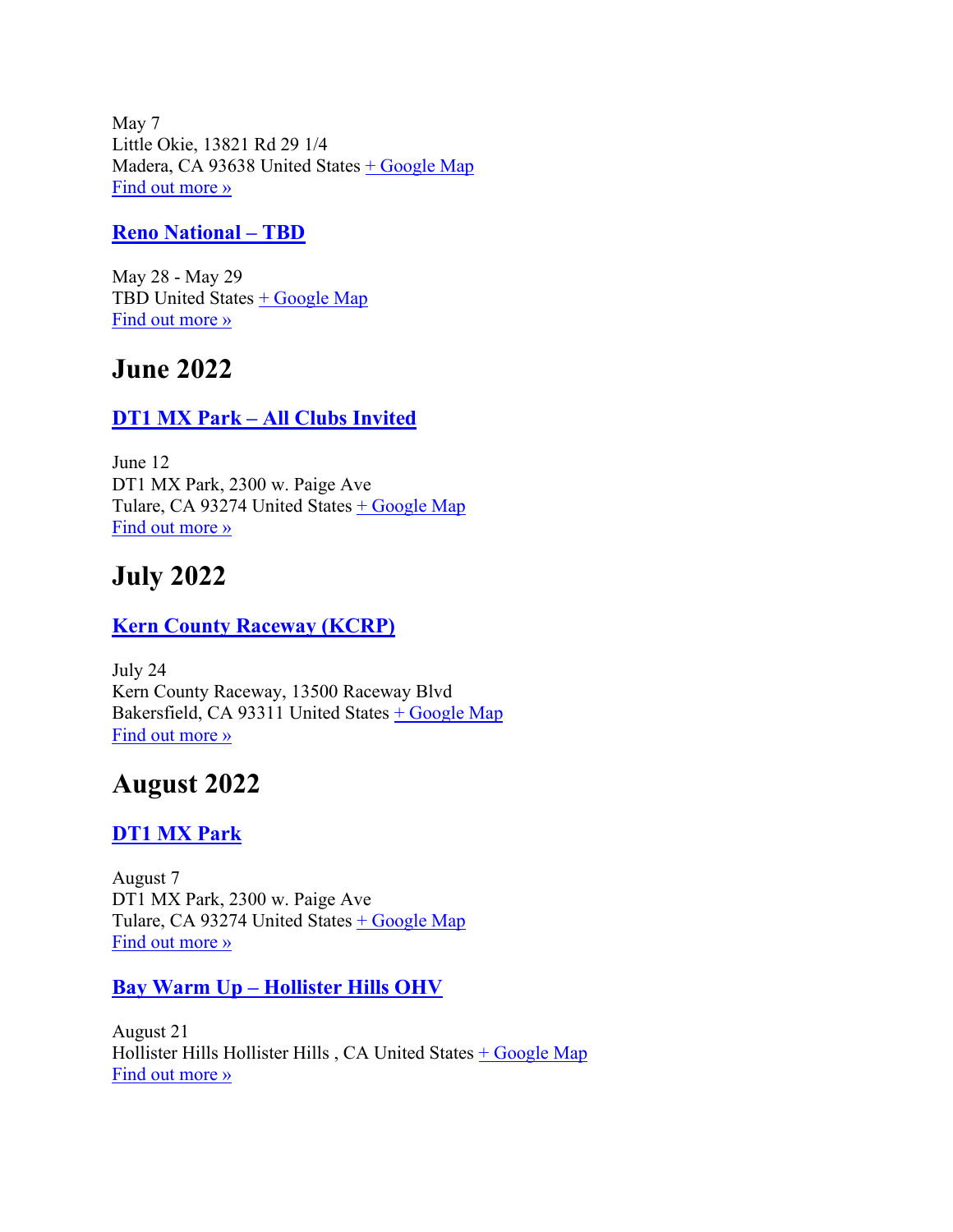## **September 2022**

#### **Bay National – [Hollister Hills OHV](https://valleyothg.com/event/bay-national-hollister-hills-ohv/)**

September 3 - September 4 Hollister Hills Hollister Hills, CA United States [+ Google Map](https://maps.google.com/maps?f=q&source=s_q&hl=en&geocode=&q=Hollister+Hills++CA+United+States) [Find out more »](https://valleyothg.com/event/bay-national-hollister-hills-ohv/)

#### **[Valley Race –](https://valleyothg.com/event/valley-race-tdb/) TBD**

September 18 TBD United States [+ Google Map](https://maps.google.com/maps?f=q&source=s_q&hl=en&geocode=&q=United+States) [Find out more »](https://valleyothg.com/event/valley-race-tdb/)

## **October 2022**

### **[Valley Warm Up –](https://valleyothg.com/event/valley-warm-up-dt1-mx-park/) DT1 MX Park**

October 9 DT1 MX Park, 2300 w. Paige Ave Tulare, CA 93274 United States  $+$  Google Map [Find out more »](https://valleyothg.com/event/valley-warm-up-dt1-mx-park/)

#### **[Valley National –](https://valleyothg.com/event/valley-national-dt1-mx-park-2/) DT1 MX Park**

October 22 - October 23 DT1 MX Park, 2300 w. Paige Ave Tulare, CA 93274 United States [+ Google Map](https://maps.google.com/maps?f=q&source=s_q&hl=en&geocode=&q=2300+w.+Paige+Ave+Tulare+CA+93274+United+States) [Find out more »](https://valleyothg.com/event/valley-national-dt1-mx-park-2/)

### **November 2022**

### **[DT1 MX Park](https://valleyothg.com/event/dt1-mx-park-6/)**

November 13 DT1 MX Park, 2300 w. Paige Ave Tulare, CA 93274 United States  $\pm$  Google Map [Find out more »](https://valleyothg.com/event/dt1-mx-park-6/)

### **December 2022**

**[DT1 MX Park](https://valleyothg.com/event/dt1-mx-park-7/)**